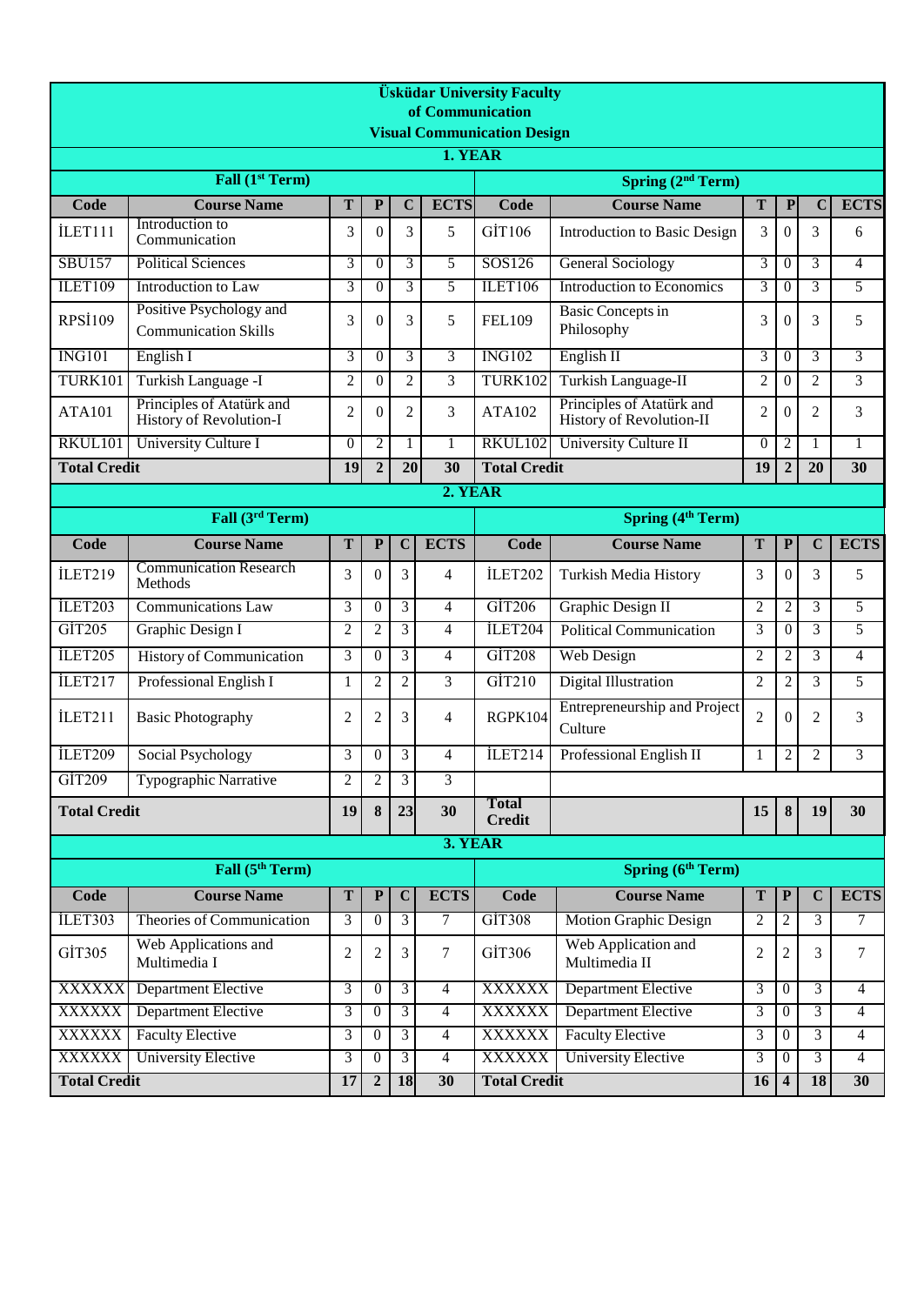|                     | 4. YEAR                                              |                |                          |                  |                |                     |                                                     |                |                |                |                |  |  |  |
|---------------------|------------------------------------------------------|----------------|--------------------------|------------------|----------------|---------------------|-----------------------------------------------------|----------------|----------------|----------------|----------------|--|--|--|
|                     | Fall (7 <sup>th</sup> Term)                          |                |                          |                  |                |                     | <b>Spring (8th Term)</b>                            |                |                |                |                |  |  |  |
| Code                | <b>Course Name</b>                                   | T              | ${\bf P}$                | $\mathbf C$      | <b>ECTS</b>    | Code                | <b>Course Name</b>                                  | T              | $\mathbf{P}$   | $\mathbf C$    | <b>ECTS</b>    |  |  |  |
| GİT491              | <b>Graduation Project I</b>                          | 1              | 4                        | 3                | 10             | GİT492              | <b>Graduation Project II</b>                        | 1              | 4              | 3              | 10             |  |  |  |
| İLET401             | Communication and Ethics                             | 3              | $\Omega$                 | 3                | $\overline{4}$ | GİT406              | Internship                                          | $\overline{0}$ | 0              | $\Omega$       | 5              |  |  |  |
| XXXXXX              | Department Elective                                  | 3              | $\theta$                 | 3                | $\overline{4}$ | <b>ISG490</b>       | Occupational Health and Safety<br>in Communications | $\mathbf{1}$   | $\overline{2}$ | $\mathfrak{2}$ | 3              |  |  |  |
| <b>XXXXXX</b>       | Department Elective                                  | 3              | $\mathbf{0}$             | 3                | $\overline{4}$ | <b>XXXXXX</b>       | <b>Department Elective</b>                          | 3              | $\Omega$       | 3              | $\overline{4}$ |  |  |  |
| <b>XXXXXX</b>       | <b>Faculty Elective</b>                              | 3              | $\mathbf{0}$             | 3                | 4              | <b>XXXXXX</b>       | Department Elective                                 | 3              | $\Omega$       | 3              | $\overline{4}$ |  |  |  |
| XXXXXX              | <b>Faculty Elective</b>                              | 3              | $\Omega$                 | 3                | $\overline{4}$ | <b>XXXXXX</b>       | <b>Faculty Elective</b>                             | 3              | $\Omega$       | 3              | $\overline{4}$ |  |  |  |
| <b>Total Credit</b> |                                                      |                | $\overline{\mathbf{4}}$  | 18               | 30             | <b>Total Credit</b> |                                                     | 12             | 4              | 14             | 30             |  |  |  |
|                     |                                                      |                |                          | <b>ELECTIVES</b> |                |                     |                                                     |                |                |                |                |  |  |  |
| Code                | <b>Course Name</b>                                   | T              | ${\bf P}$                | $\overline{C}$   | <b>ECTS</b>    | Code                | <b>Course Name</b>                                  | T              | $\mathbf{P}$   | $\mathbf C$    | <b>ECTS</b>    |  |  |  |
| GIT351              | Visual Perception                                    | 3              | $\Omega$                 | 3                | 4              | GİT453              | Video Image Techniques and<br>Practices             | 1              | 4              | 3              | 4              |  |  |  |
| GİT353              | <b>Visual Communication Techniques</b>               | 3              | $\Omega$                 | 3                | $\overline{4}$ | GİT455              | Design and Communication                            | $\overline{2}$ | $\overline{c}$ | 3              | $\overline{4}$ |  |  |  |
| GİT357              | Informative and Educational<br><b>Content Design</b> | $\mathbf{1}$   | $\overline{4}$           | 3                | $\overline{4}$ | GİT457              | City and Visuality                                  | 3              | $\overline{0}$ | 3              | $\overline{4}$ |  |  |  |
| GİT 359             | Multimedia Techniques and<br>Systems                 | $\mathbf{1}$   | $\overline{4}$           | 3                | $\overline{4}$ | GİT459              | <b>Interactive Media Design</b>                     | $\mathbf{1}$   | $\overline{4}$ | 3              | $\overline{4}$ |  |  |  |
| GIT361              | Visual Text and Gender                               | 3              | $\Omega$                 | 3                | 4              | GIT461              | Animation                                           | $\mathbf{1}$   | 4              | 3              | $\overline{4}$ |  |  |  |
| GİT363              | <b>Visual Narrative</b>                              | $\overline{c}$ | $\overline{2}$           | 3                | $\overline{4}$ | GİT463              | Mythology and Iconography                           | 3              | $\Omega$       | 3              | $\overline{4}$ |  |  |  |
| GİT365              | Design and Creative Typography<br>Practices          | 1              | $\overline{\mathcal{A}}$ | 3                | $\overline{4}$ | GİT469              | 3D Modeling                                         | 1              | 4              | 3              | $\overline{4}$ |  |  |  |
| GİT371              | Design and Coding                                    | $\mathbf{1}$   | $\overline{4}$           | 3                | $\overline{4}$ | GİT471              | <b>Contemporary Art Movements</b>                   | $\mathbf{1}$   | $\overline{4}$ | 3              | $\overline{4}$ |  |  |  |
| GİT373              | Stop Motion Planning and Practice                    | $\mathbf{1}$   | $\overline{4}$           | 3                | $\overline{4}$ | GİT473              | Package Design                                      | $\mathbf{1}$   | $\overline{4}$ | 3              | $\overline{4}$ |  |  |  |
| GİT375              | Manipulative Visual Narrative and<br>Creation        | 1              | $\overline{4}$           | 3                | $\overline{4}$ | GİT475              | Data Visualization                                  | $\overline{c}$ | 2              | 3              | $\overline{4}$ |  |  |  |
| GİT377              | Modeling and Animation                               | $\mathbf{1}$   | $\overline{4}$           | 3                | $\overline{4}$ | GİT477              | Digital Game Design                                 | $\overline{2}$ | $\overline{c}$ | 3              | 4              |  |  |  |
| GİT379              | <b>Printing Techniques</b>                           | 2              | 2                        | 3                | 4              | GİT479              | <b>Augmented Reality Applications</b>               | $\overline{c}$ | $\overline{c}$ | 3              | $\overline{4}$ |  |  |  |
| GİT381              | <b>Medical Illustration</b>                          | $\overline{c}$ | $\overline{2}$           | $\overline{3}$   | $\overline{4}$ | GİT452              | <b>Digital Video Practices</b>                      | $\mathbf{1}$   | $\overline{4}$ | 3              | $\overline{4}$ |  |  |  |
| GİT383              | Art History                                          | 3              | $\overline{0}$           | 3                | $\overline{4}$ | GİT454              | <b>Stock Photography</b>                            | $\overline{c}$ | 2              | 3              | $\overline{4}$ |  |  |  |
| GİT385              | History of Visual Communication<br>Design            | $\overline{c}$ | $\overline{c}$           | 3                | $\overline{4}$ | GİT456              | Fine-Art Photography                                | $\overline{c}$ | 2              | 3              | $\overline{4}$ |  |  |  |
| GİT352              | Visual Culture                                       | 3              | $\mathbf{0}$             | 3                | $\overline{4}$ | GİT458              | Design Culture                                      | 3              | $\overline{0}$ | 3              | $\overline{4}$ |  |  |  |
| GİT354              | <b>Digital Aesthetics</b>                            | 1              | 4                        | 3                | $\overline{4}$ | GİT460              | <b>Creativity in Visual Arts</b>                    | 3              | $\Omega$       | 3              | $\overline{4}$ |  |  |  |
| GİT356              | Design and Programming<br>Language                   | $\overline{c}$ | $\overline{c}$           | 3                | $\overline{4}$ | GİT462              | Cartoon and Humor                                   | $\overline{3}$ | $\overline{0}$ | $\overline{3}$ | $\overline{4}$ |  |  |  |
| GİT358              | Video-Graphic and Design                             | $\mathbf{1}$   | $\overline{4}$           | 3                | $\overline{4}$ | GİT468              | Stop Motion Visual and Design                       | $\overline{c}$ | $\overline{c}$ | 3              | $\overline{4}$ |  |  |  |
| GİT360              | Image, Sound and Motion                              | $\mathbf{1}$   | $\overline{4}$           | 3                | $\overline{4}$ | GİT470              | News Photography                                    | $\overline{2}$ | 2              | 3              | $\overline{4}$ |  |  |  |
| GİT362              | Sound Design and Editing                             | $\mathbf{1}$   | $\overline{4}$           | 3                | $\overline{4}$ | GİT472              | Design Philosophy                                   | 2              | 2              | 3              | $\overline{4}$ |  |  |  |
| GİT364              | <b>Visual Text Analysis</b>                          | $\overline{2}$ | $\overline{2}$           | 3                | $\overline{4}$ | GİT474              | Political Economy of Design                         | 3              | $\mathbf{0}$   | 3              | $\overline{4}$ |  |  |  |
| GİT366              | Photography and Manipulation                         | 1              | $\overline{4}$           | 3                | $\overline{4}$ | GİT478              | Generic Design                                      | $\mathbf{1}$   | $\overline{4}$ | 3              | 4              |  |  |  |
| GİT368              | <b>Banner Design</b>                                 | $\mathbf{1}$   | $\overline{4}$           | $\overline{3}$   | $\overline{4}$ | GİT480              | Portfolio Design                                    | 3              | $\mathbf{0}$   | 3              | $\overline{4}$ |  |  |  |
| GİT370              | <b>Basic Motions in Animation</b>                    | $\overline{c}$ | $\overline{c}$           | 3                | $\overline{4}$ | GİT482              | Gamification in Design                              | $\overline{c}$ | $\overline{c}$ | 3              | $\overline{4}$ |  |  |  |
| GİT374              | <b>Exlibris Design</b>                               | $\overline{c}$ | $\overline{2}$           | 3                | $\overline{4}$ | GİT484              | Design Thinking                                     | 2              | 2              | 3              | $\overline{4}$ |  |  |  |
| GİT376              | <b>Information Design</b>                            | $\overline{c}$ | $\overline{2}$           | 3                | $\overline{4}$ | GİT486              | Entrepreneurship in Design                          | 3              | $\mathbf{0}$   | 3              | $\overline{4}$ |  |  |  |
| <b>GIT378</b>       | <b>Exhibition Design</b>                             | 3              | $\overline{0}$           | 3                | 4              |                     |                                                     |                |                |                |                |  |  |  |
| <b>GIT380</b>       | Web Design                                           | 3              | $\boldsymbol{0}$         | 3                | $\overline{4}$ |                     |                                                     |                |                |                |                |  |  |  |